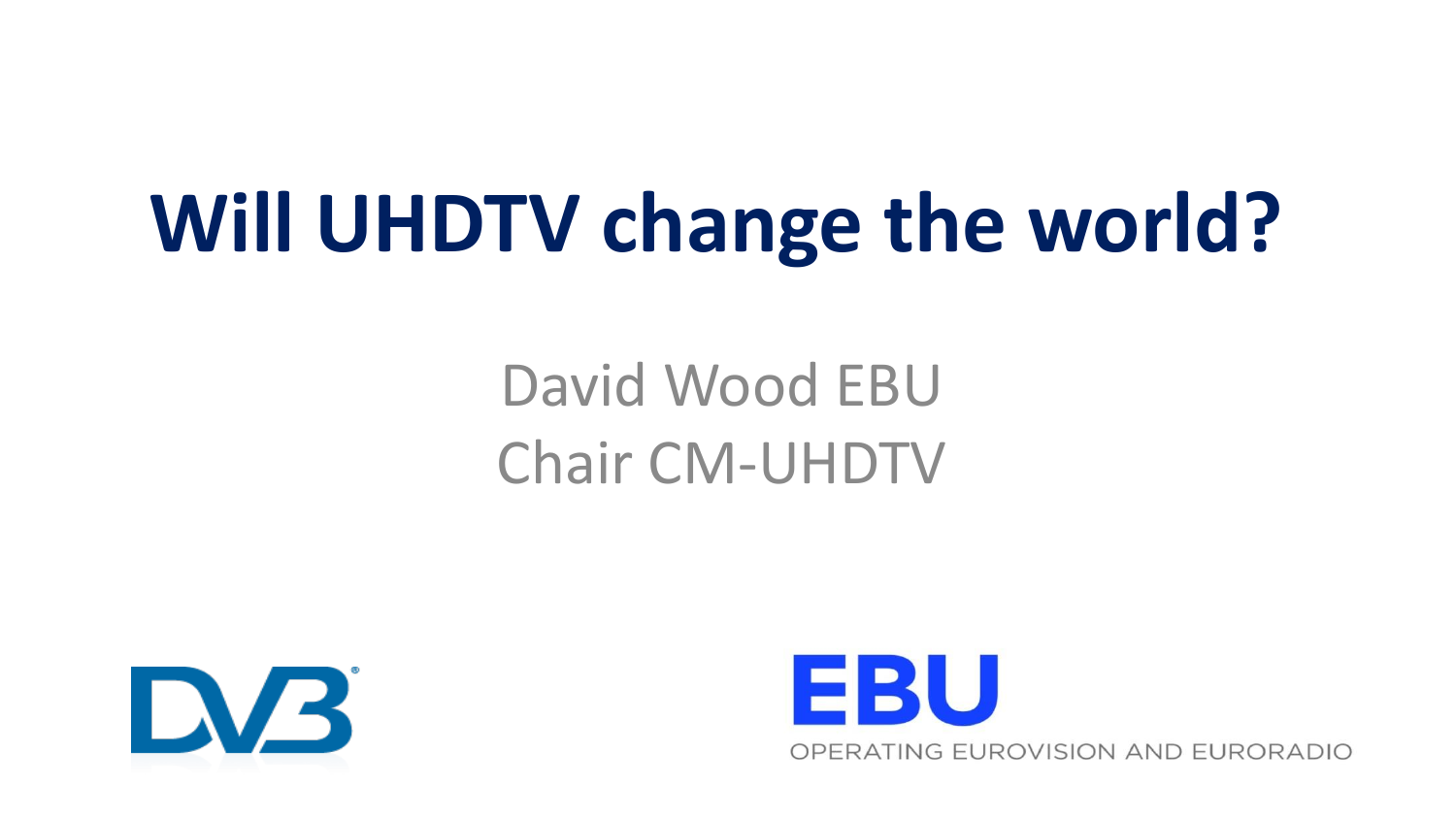# **What could UHDTV change?**

- Our notion of 'good quality'.
- Our emotional involvement with TV.
- What we remember about what we see.
- The time we spend watching TV.
- Our spending on media equipment.
- The kind of programmes we watch.
- Our sense of who we are.
- The European content industry base
- The world wide TV display industry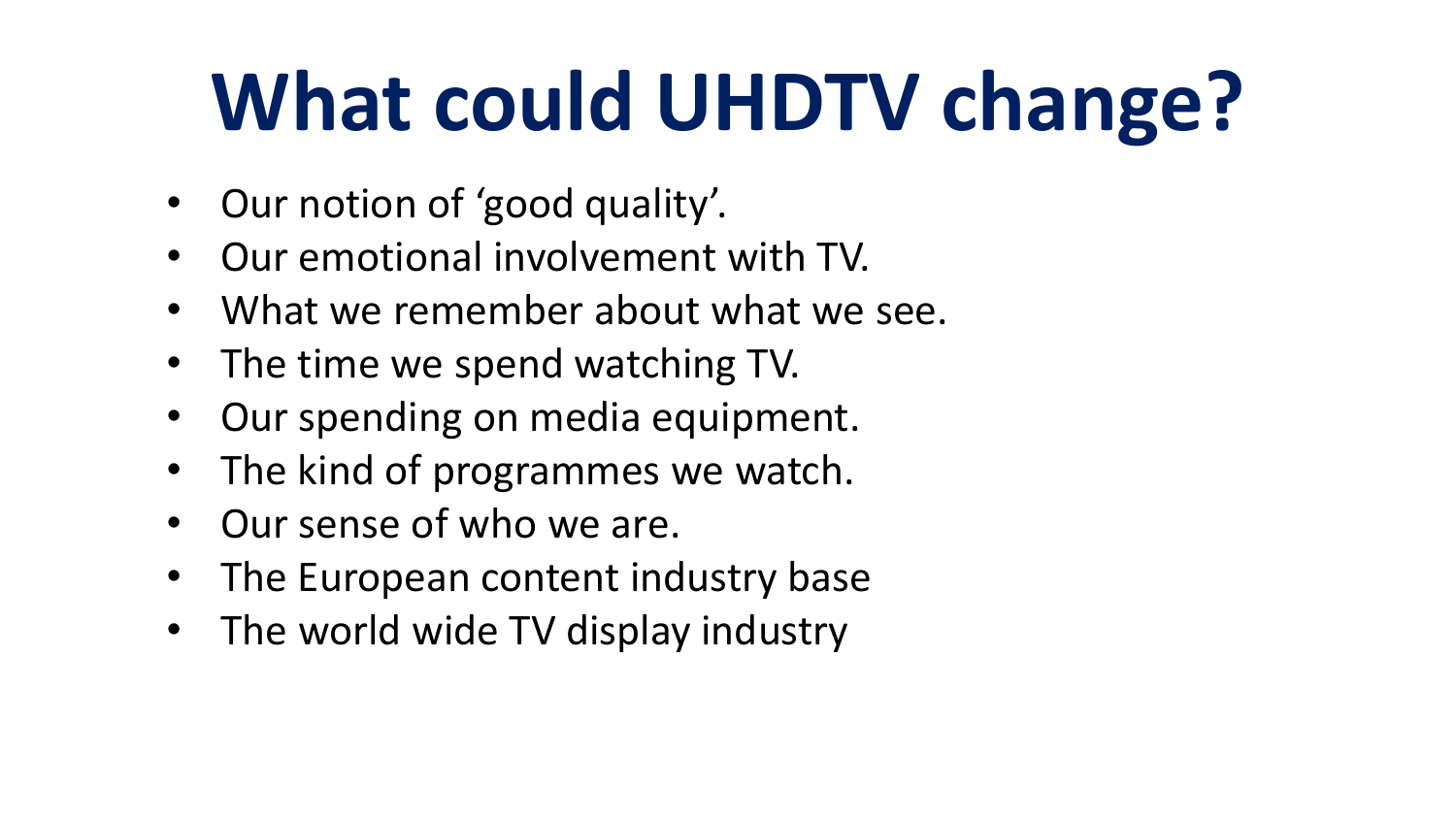# Remember the media is not just about technology itself!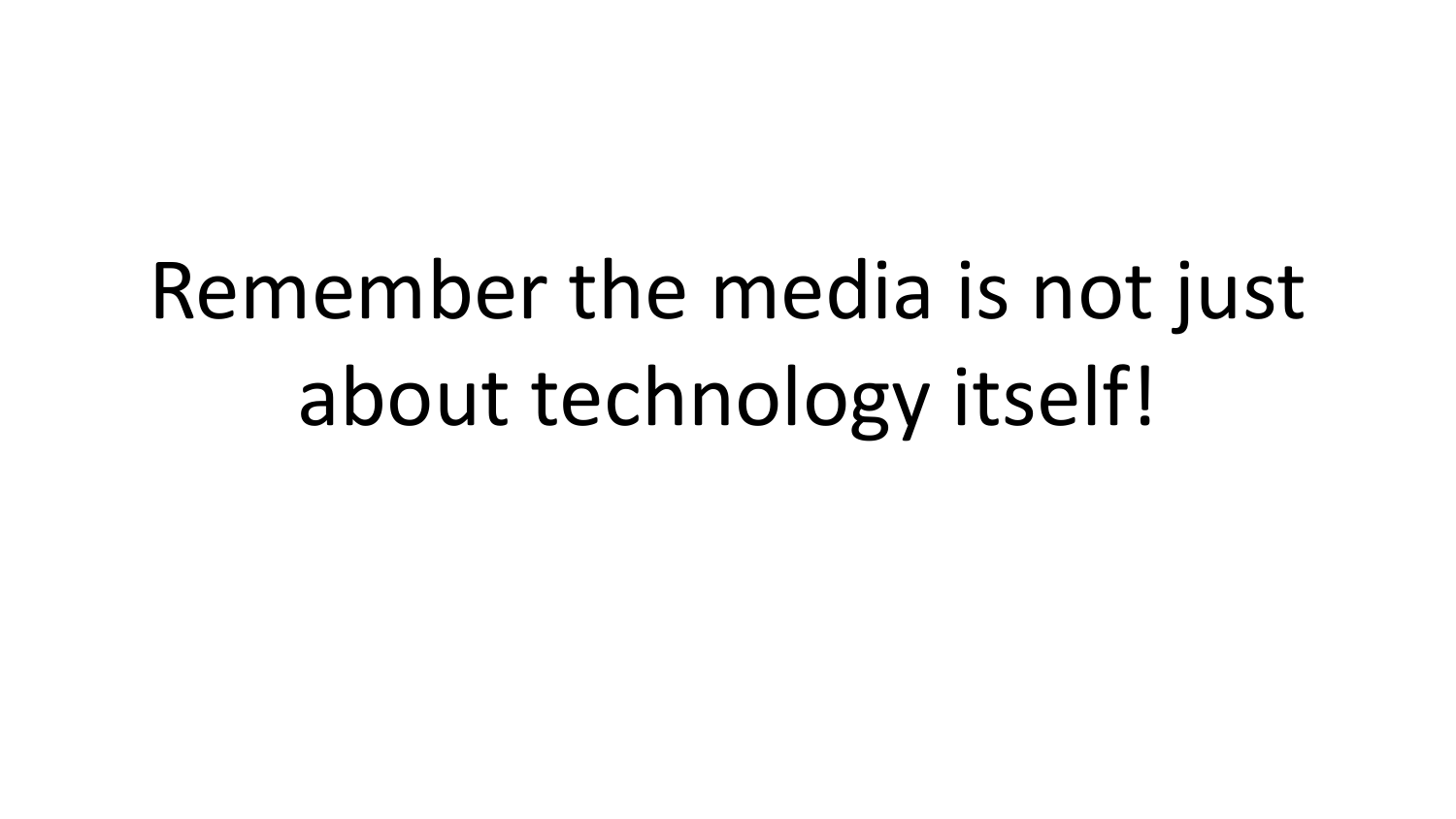## **The Wood Triangle – the staircase to media success**



### **The more layers you include, the greater the viewer's involvement**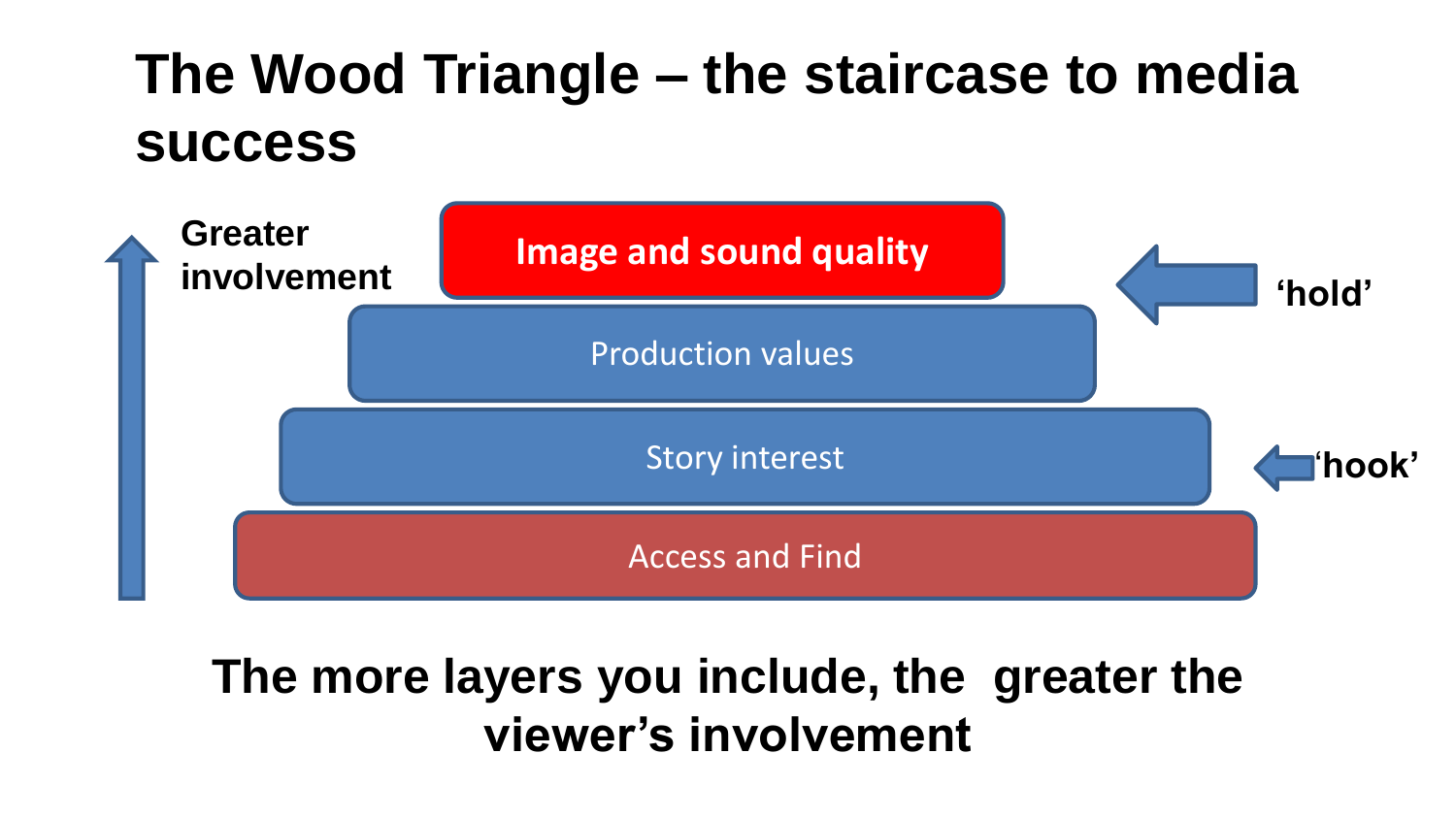## **Where will UHDTV broadcasting lie?**

|                         | <b>Small disruption</b> | Large disruption             |  |  |  |
|-------------------------|-------------------------|------------------------------|--|--|--|
|                         | Low impact              | <b>Failure</b>               |  |  |  |
| <b>Small</b><br>benefit | <b>BACKLIT TV</b>       | <b>DVD RECORDERS</b>         |  |  |  |
|                         | Big hit                 | <b>UHDTV?</b><br>Slow burner |  |  |  |
| Large<br>benefit        | <b>TABLET</b>           | <b>CONNECTED TV</b>          |  |  |  |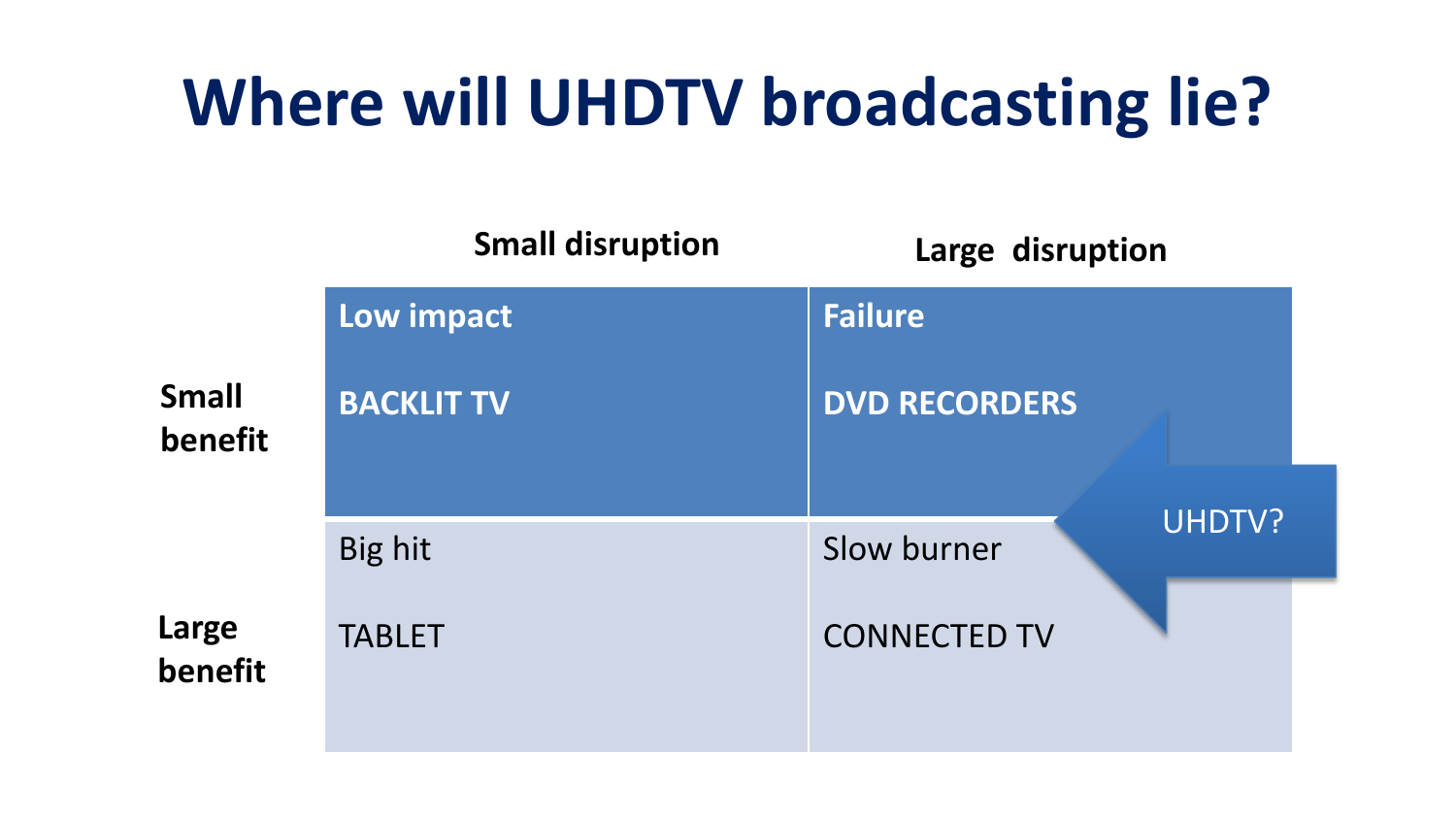## **How high does the UHDTV coin pile need to be?**

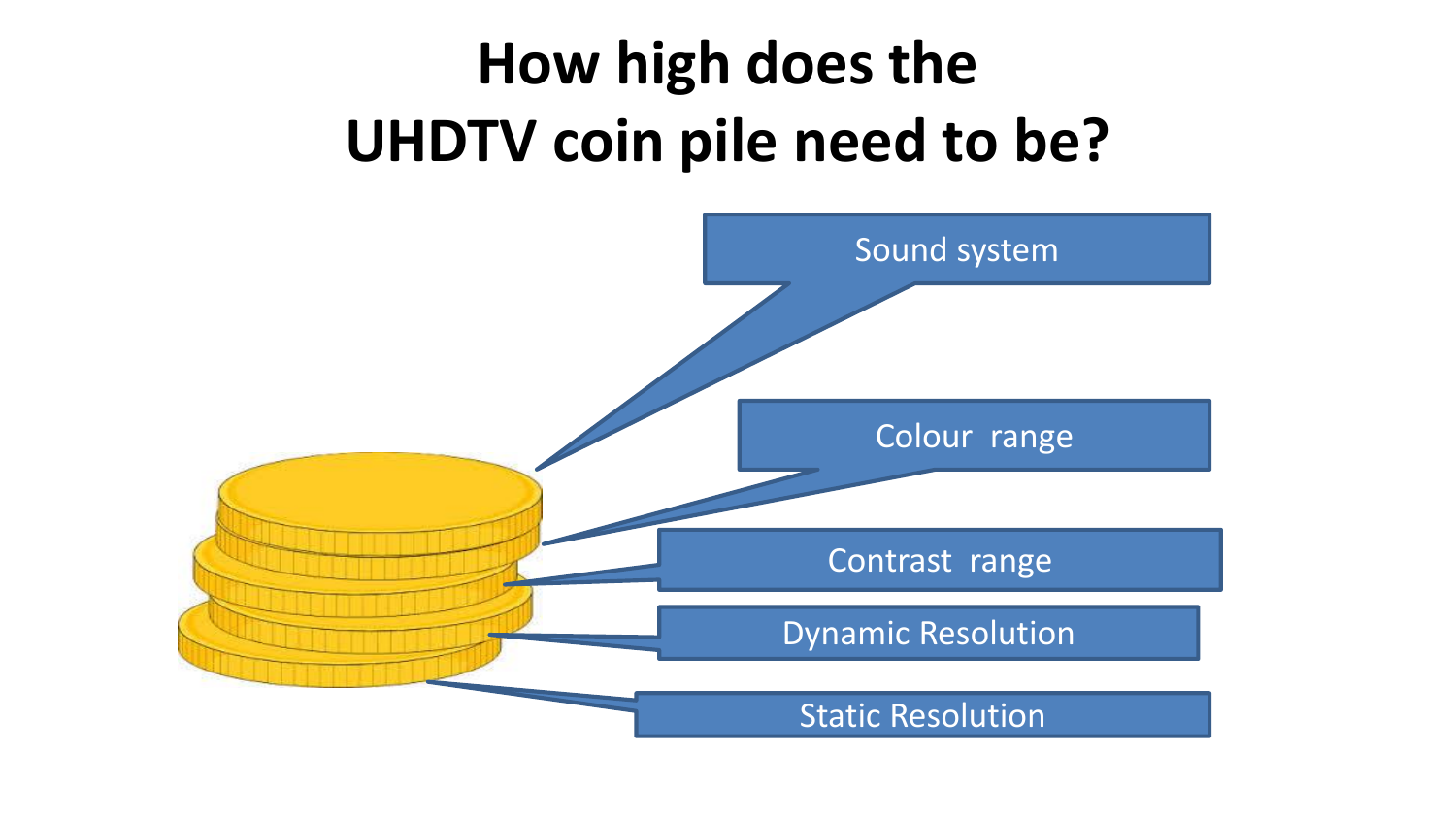## **Noticeable quality improvement windows** H = Screen Height

### **Quality factor**

- Static resolution (+)
- Dynamic resolution (+) 1.5 to 6H
- Dynamic Range (++)
- Colour range  $(+)$
- Sound system (++)

### **Approx. Distance sensitivity**

- 1.5 to 3H
- 
- 1.5 to way back
- $\cdot$  1.5 to 6H
- 1.5 to 8H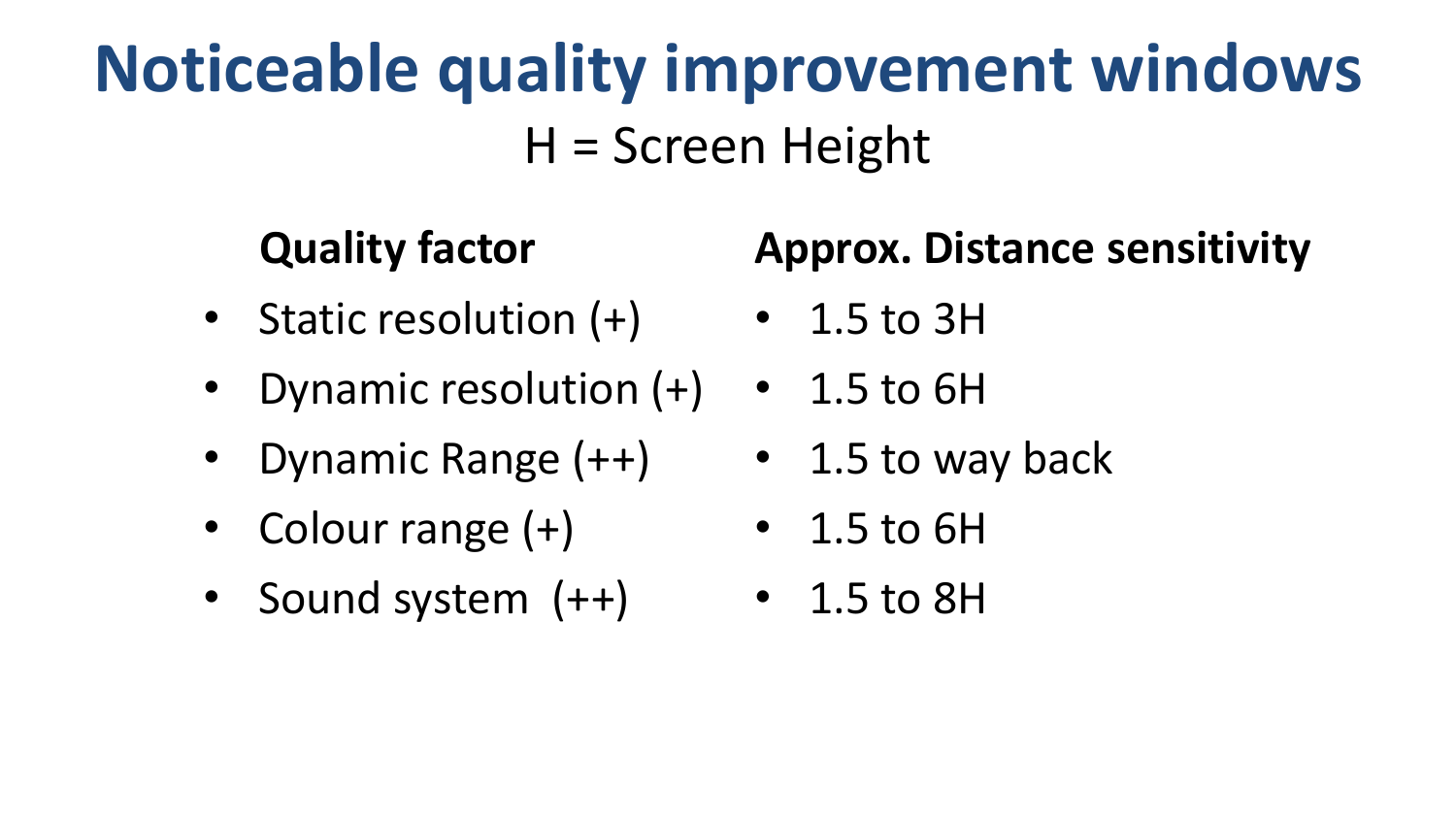## **Quality factors and related parameters**

### **Quality factor**

#### • Static resolution Pixel density

• Dynamic resolution • Frame rate and aperture angle

**Parameter**

- Dynamic range-• Bits/sample and transfer curve
- Colour range
- Sound system
- Colour primaries
- Discrete channels/scene capture/object based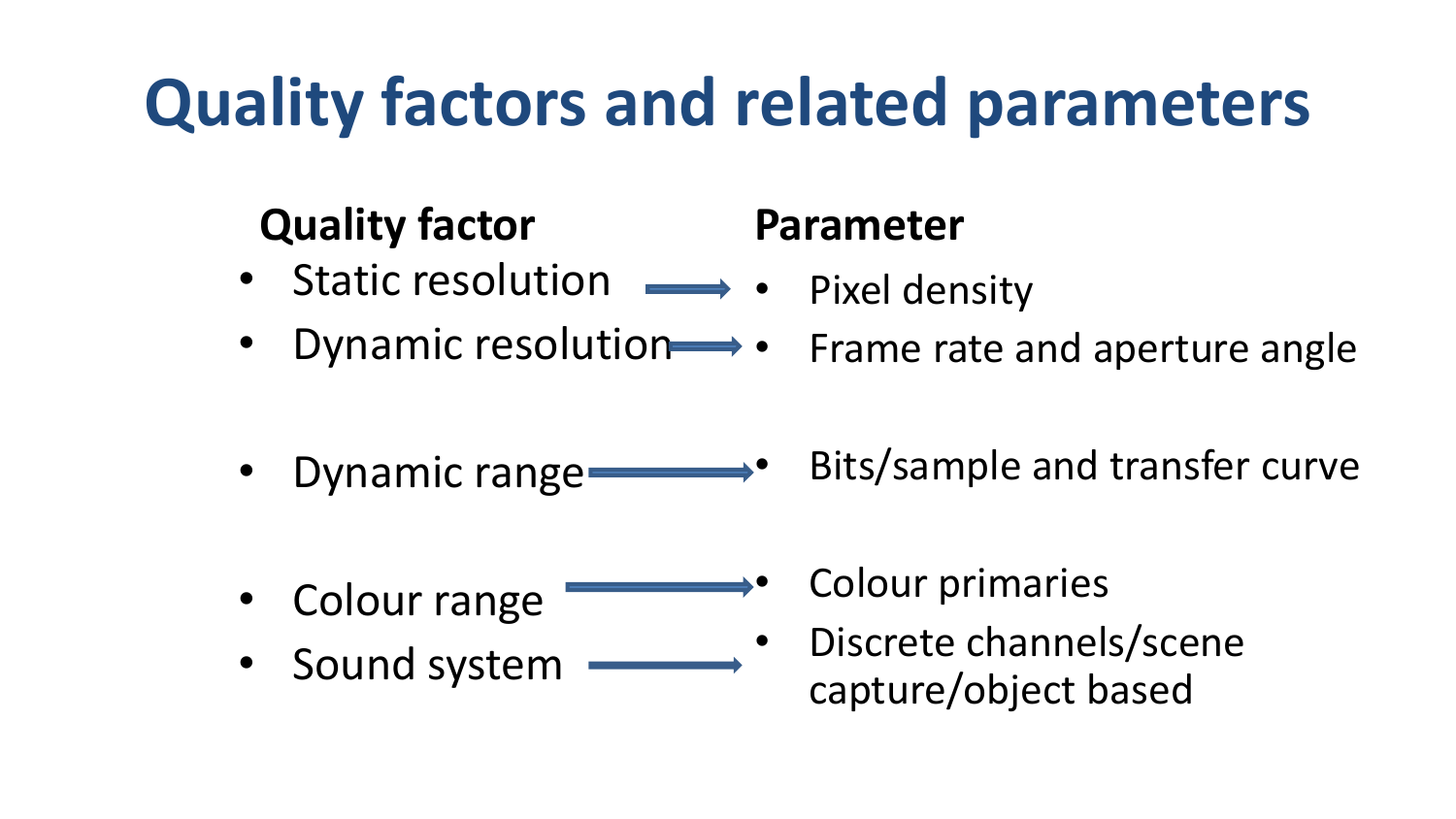### **Broadcast Parameters and costs of providing them**

### **Cost factor**

- high  $\leftarrow$ • Pixel density
	- $High \longleftarrow$ • Frame rate and aperture angle

- Moderate
- Moderate <
- High
- Bits/sample and transfer curve
- Colour primaries

**Parameter**

• Discrete channels/scene capture/object based

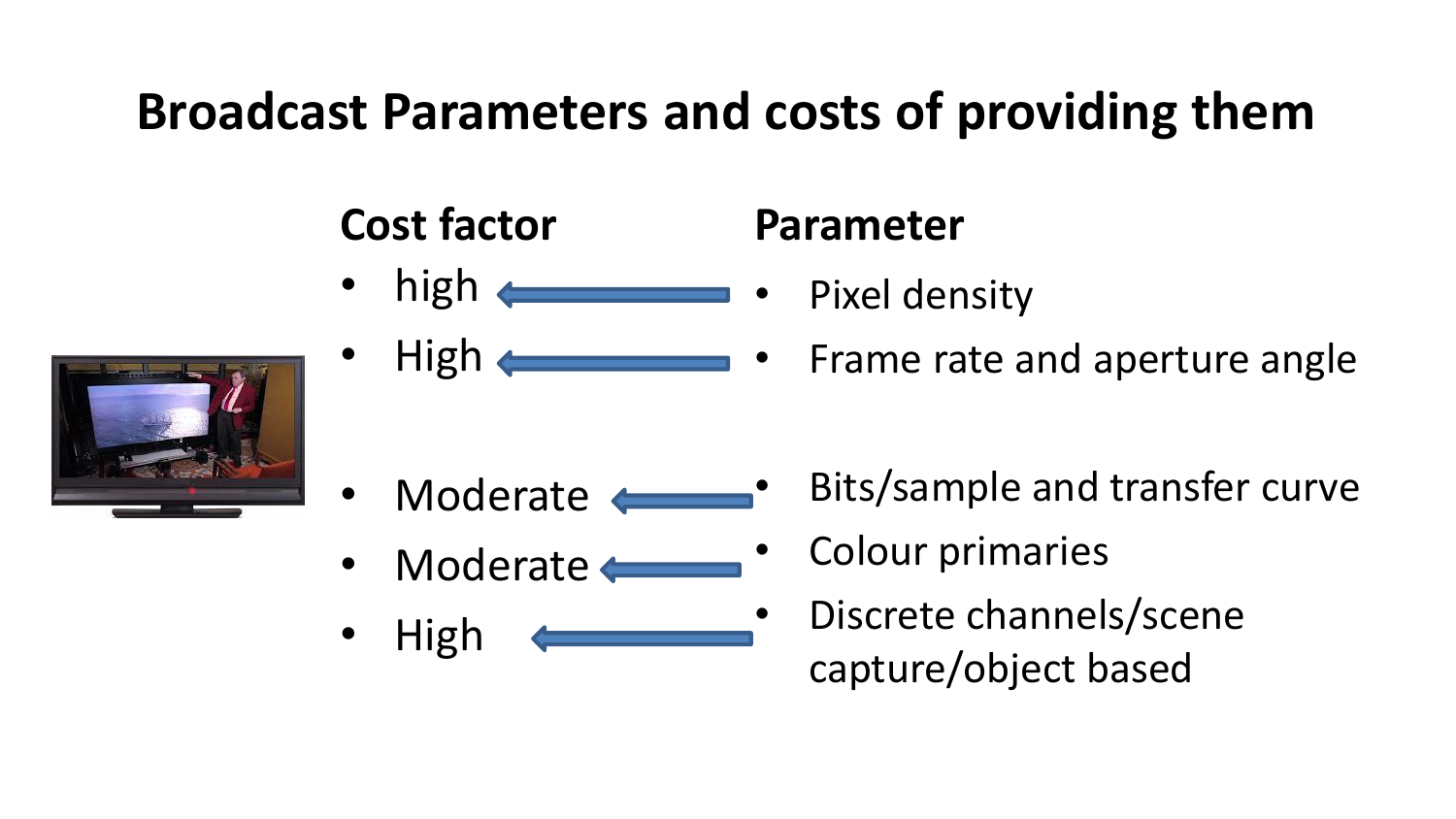







### **What High Dynamic Range looks like**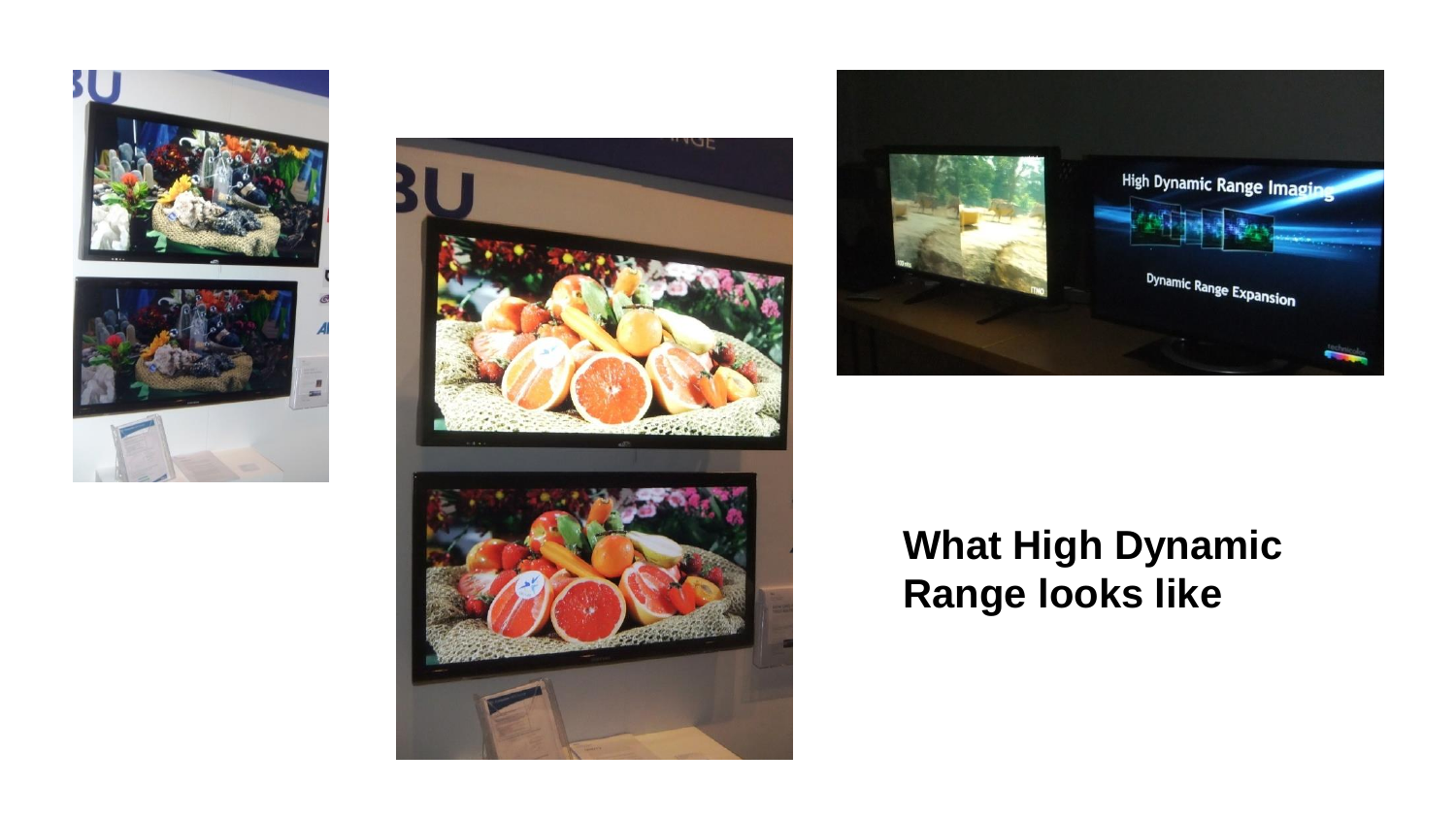# **UHDTV IMAGE - ITU-R BT 2020**

- Two UHDTV levels **8Mpixels** and **32Mpixels** images **2160p and 4320p**
- Assembled multiples of 1080p/1920 4 and 16.
- **Parameter values were chosen to be 'future-proof', so...**
- Image rates up to 120Hz (yes and no 120/1.001Hz)
- New wider 'colour primaries' (beyond OLED).
- Option of 'constant luminance YUV coding'.
- Bit depth 10 and 12 bits/sample.
- option of additional OETF for HDR.
- (Advanced Sound System)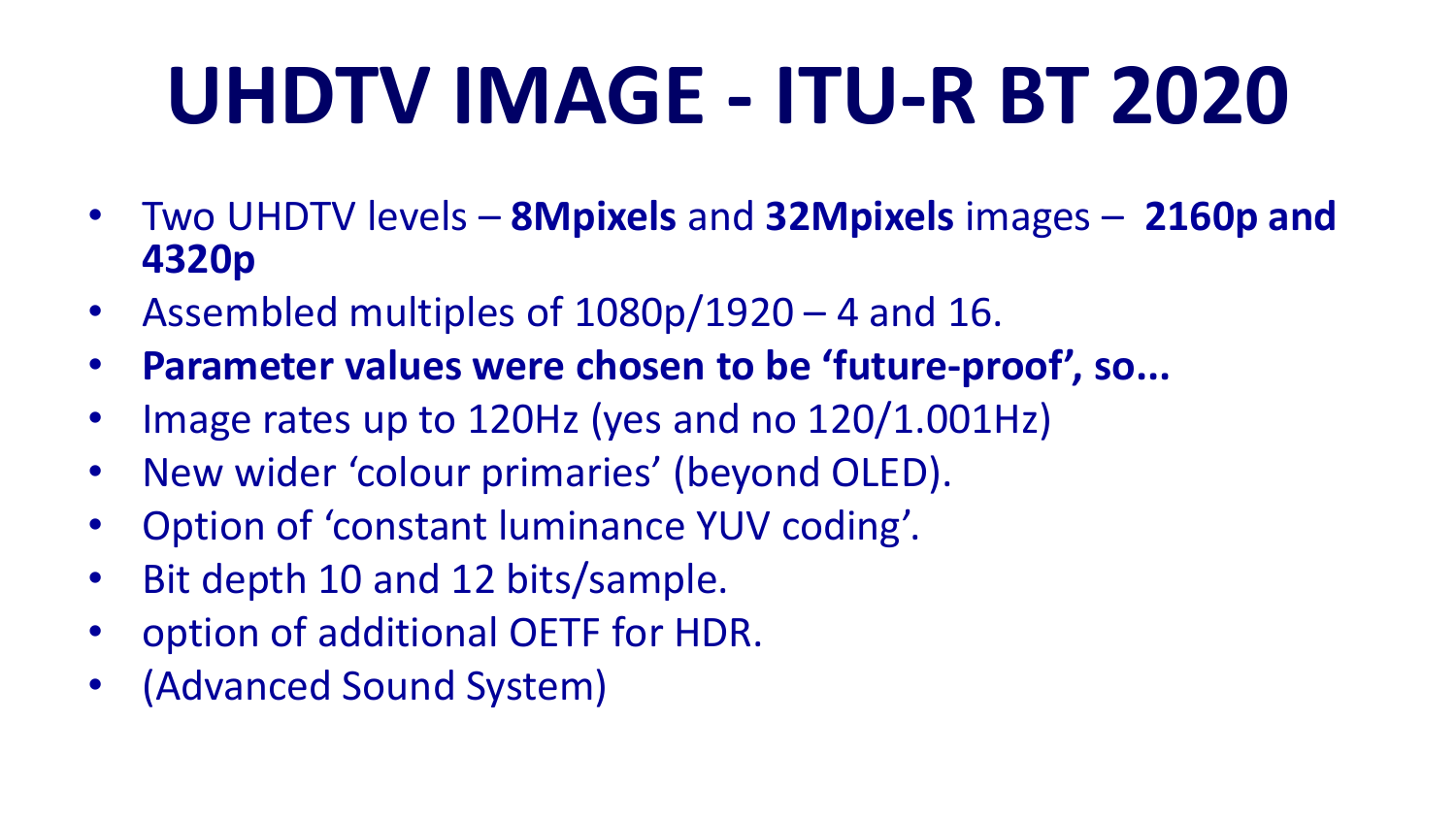# **The Advanced Sound System**

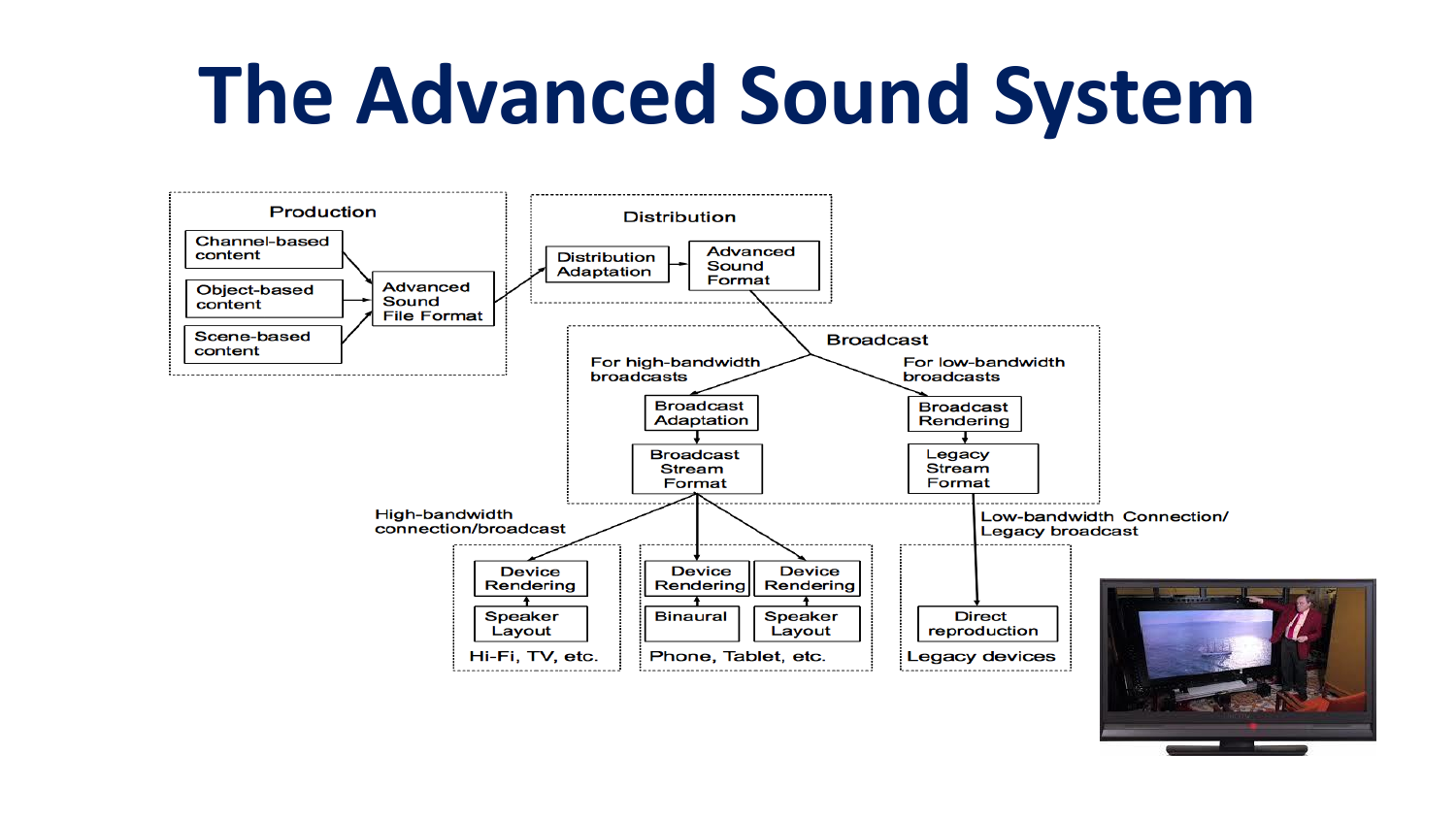# **The DVB 2160p Plan**

- Two 'UHD-1'Phases needed linked to decoder availability.
- **Phase 1** includes 2160p at up to 60Hz and HEVC compression, for use in 2014/15. (Rec. 709, no HDR, simple audio)
- **Phase 1 Spec** agreed Q2/2014. Subsets of vertical and horizontal resolution useful for streaming. First commercial service from DirecTV in US.
- **Phase 2** will include 2160p at up to 120Hz for use in 2017/18, HDR, etc. Specification under discussion.

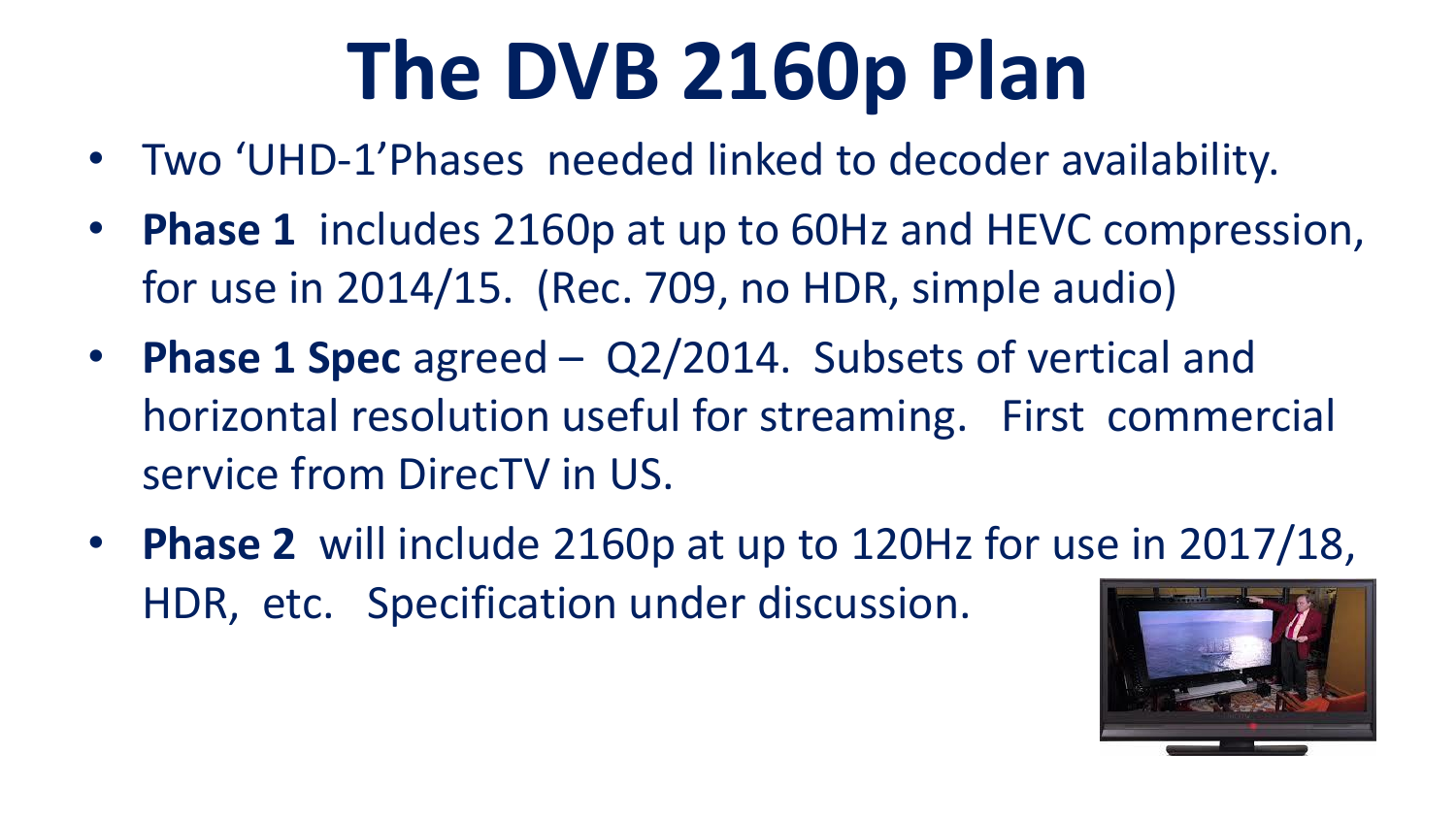#### **Satellite trials by Eutelsat and SES Terrestrial trials as in table below**.

| Country | <b>Transmitter site</b>    | Covering                                                                                                | <b>ERP</b>      | <b>DTT</b><br>System | Transmission<br>Mode                                                 | <b>Multiplex</b><br>Capacity | Signal bit<br>rate                                | <b>Video</b><br>Encoding<br><b>Standard</b> | <b>Picture Standard</b>                                                                     | Frequency<br>used                  |
|---------|----------------------------|---------------------------------------------------------------------------------------------------------|-----------------|----------------------|----------------------------------------------------------------------|------------------------------|---------------------------------------------------|---------------------------------------------|---------------------------------------------------------------------------------------------|------------------------------------|
| France  | <b>Eiffel Tower</b>        | City of Paris                                                                                           |                 | DVB-T <sub>2</sub>   | 32k, extended<br>mode, $GI =$<br>$1/128$ ,<br>256QAM,<br>FEC2/3, PP7 | $40.2$ Mbit/s                | 24 Mbit/s                                         | <b>HEVC</b>                                 | 50 frames/s<br>10 bits per pixel                                                            |                                    |
| Spain   | ETSI Telecomuni-<br>cación | Ciudad Universitaria,<br>Madrid                                                                         | 125W            | DVB-T2               | 32k, extended<br>mode, $GI =$<br>1/128, 64QAM,<br>FEC5/6, PP7        | 36.72 Mbit/s                 | 35 Mbit/s<br>(other bit)<br>rates also<br>tested) | <b>HEVC</b>                                 | 3840x2160p<br>50 frames/s<br>8 bits per pixel                                               | 754 MHz<br>$(Ch56$ in<br>Region 1) |
| Sweden  | Stockholm Nacka            | City of Stockholm                                                                                       | $35 \text{ kW}$ | DVB-T2               | 32k, extended<br>mode, $GI =$<br>19/256,<br>64QAM,<br>FEC3/5, PP4    | $31.7$ Mbit/s                | 24 Mbit/s                                         | <b>HEVC</b>                                 | 3840x2160p 29.97<br>frames/s<br>8 bits per pixel                                            | 618 MHz (Ch<br>39 in Region 1)     |
|         | <b>Crystal Palace</b>      | Greater London<br>(serving over 4.5)<br>Million households)                                             | 40 kW           | DVB-T <sub>2</sub>   | 32k, extended<br>mode, $GI =$<br>$1/128$ .<br>2560AM, FEC            | $40.2$ Mb/s                  | Variable<br>(some trials)<br>at $35$ Mb/s)        | <b>HEVC</b>                                 | Mixture of<br>3840x2160p<br>50 frames/s and<br>3840x2160p                                   | 586 MHz<br>(Ch 35 in<br>Region 1)  |
| UK      | Winter Hill                | North-west of<br>England, including<br>Manchester and<br>Liverpool (serving 2.7)<br>Million households) | 22.5 kW         |                      | $2/3$ , PP7                                                          |                              |                                                   |                                             | 59.94 frames/s<br>Most of the trial at<br>8 bits per pixel,<br>some at 10 bits per<br>pixel | 602 MHz<br>(Ch 37 in<br>Region 1)  |
|         | <b>Black Hill</b>          | Central Scotland.<br>including Glasgow and<br>Edinburgh (serving 1<br>Million households)               | 39kW            |                      |                                                                      |                              |                                                   |                                             |                                                                                             | 586 MHz<br>(Ch 35 in<br>Region 1)  |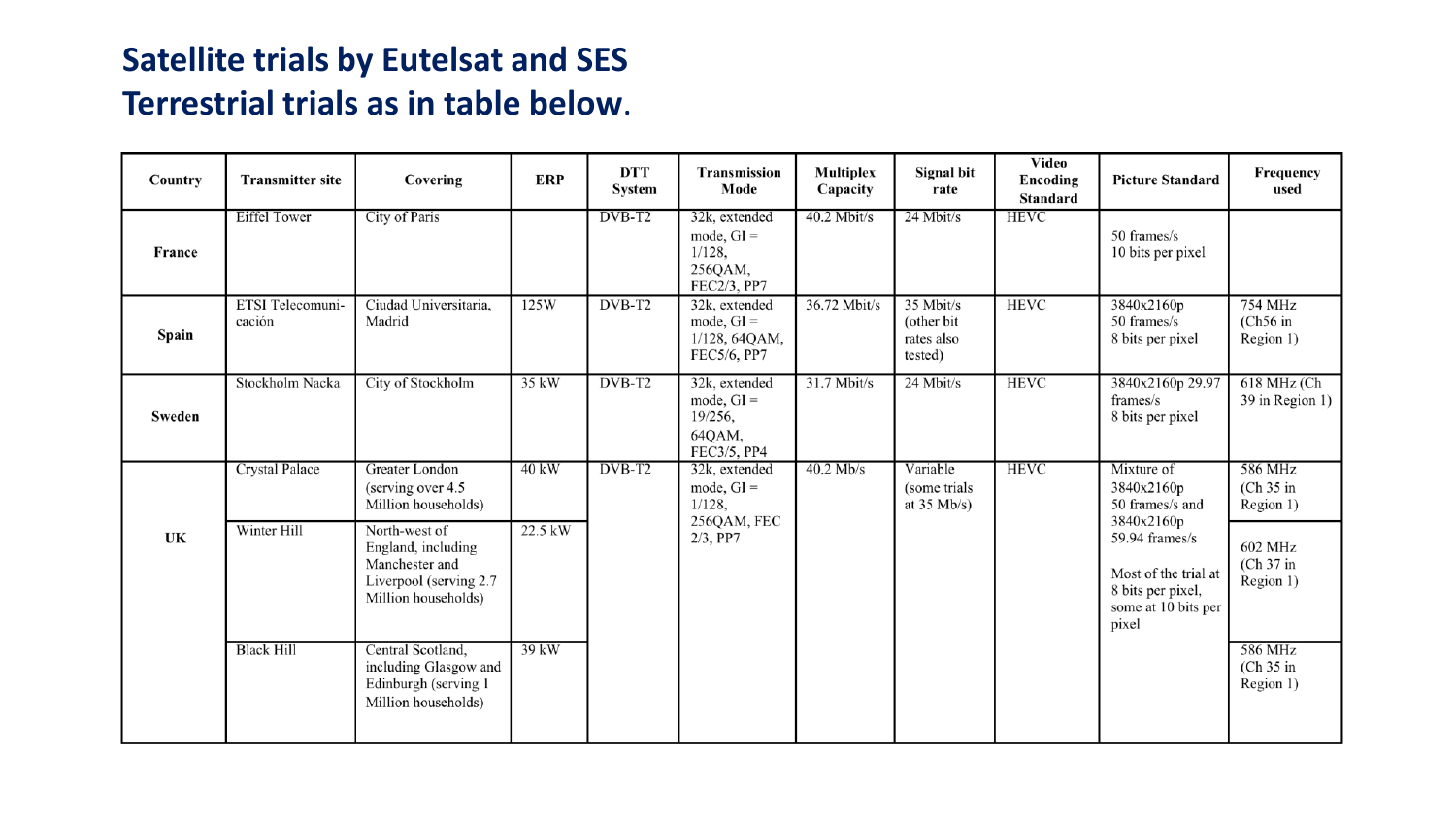## **Why would UHDTV Phase 2 broadcasting come rapidly?**

- **For Viewers**
- greater emotional involvement
- greater retention of contents
- outstanding for sports and natural history
- **For broadcasters**
- longer viewing time before zapping
- greater use of programme products.
- **For consumer electronics industry**
- new products to manufacture and sell
- new USPs

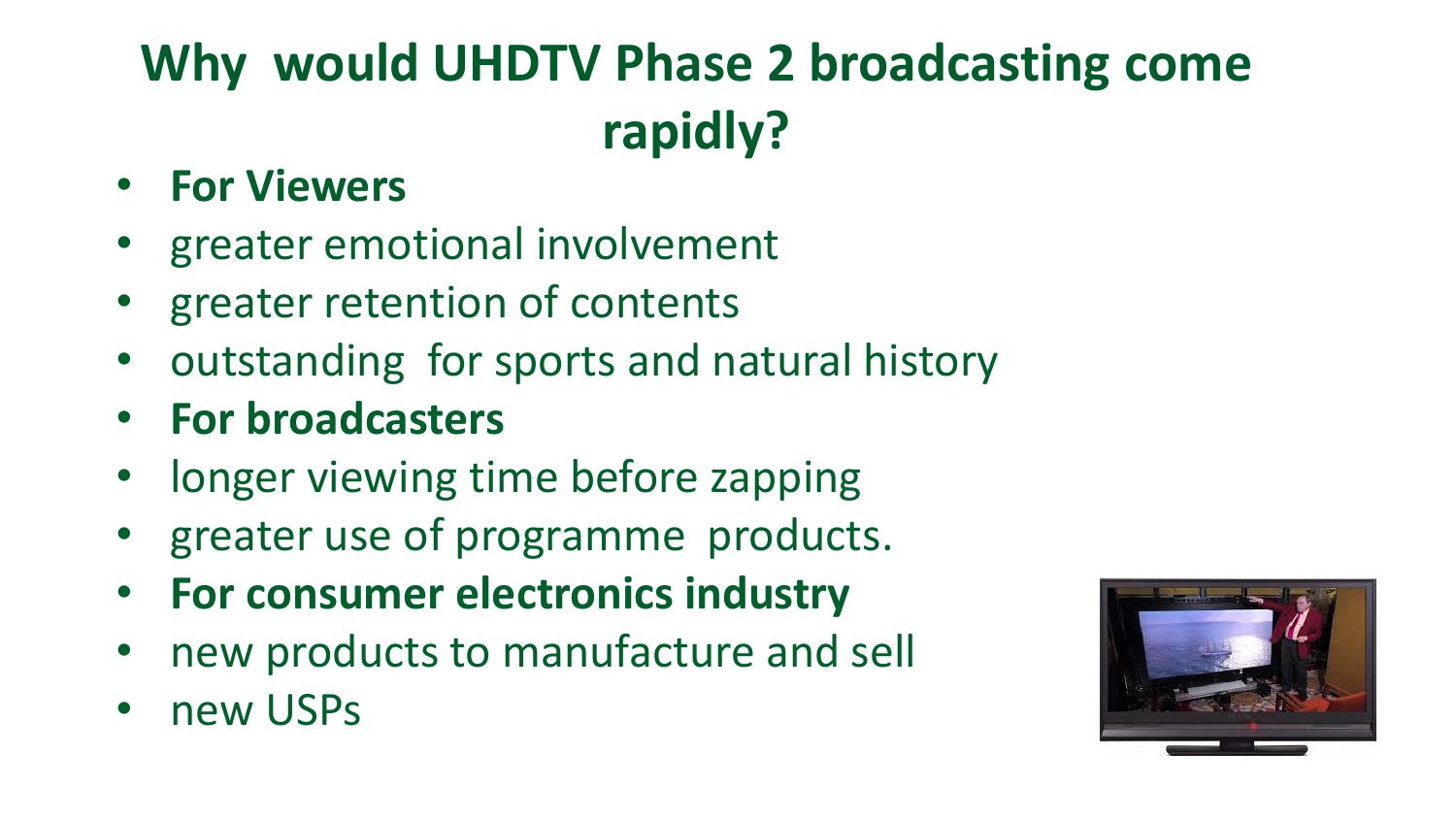## **Why UHDTV Phase 2 broadcasting may come slowly?**

- **For viewers**
- Benefits of higher static resolution only are viewing distance dependant.
- **For broadcasters**
- Higher costs of UHDTV production and storage ('more care needed')
- Re-equipment needed (plus lenses don't follow Moore's law)
- **For set makers**
- TV sets that exploit all quality factors more complex and more costly

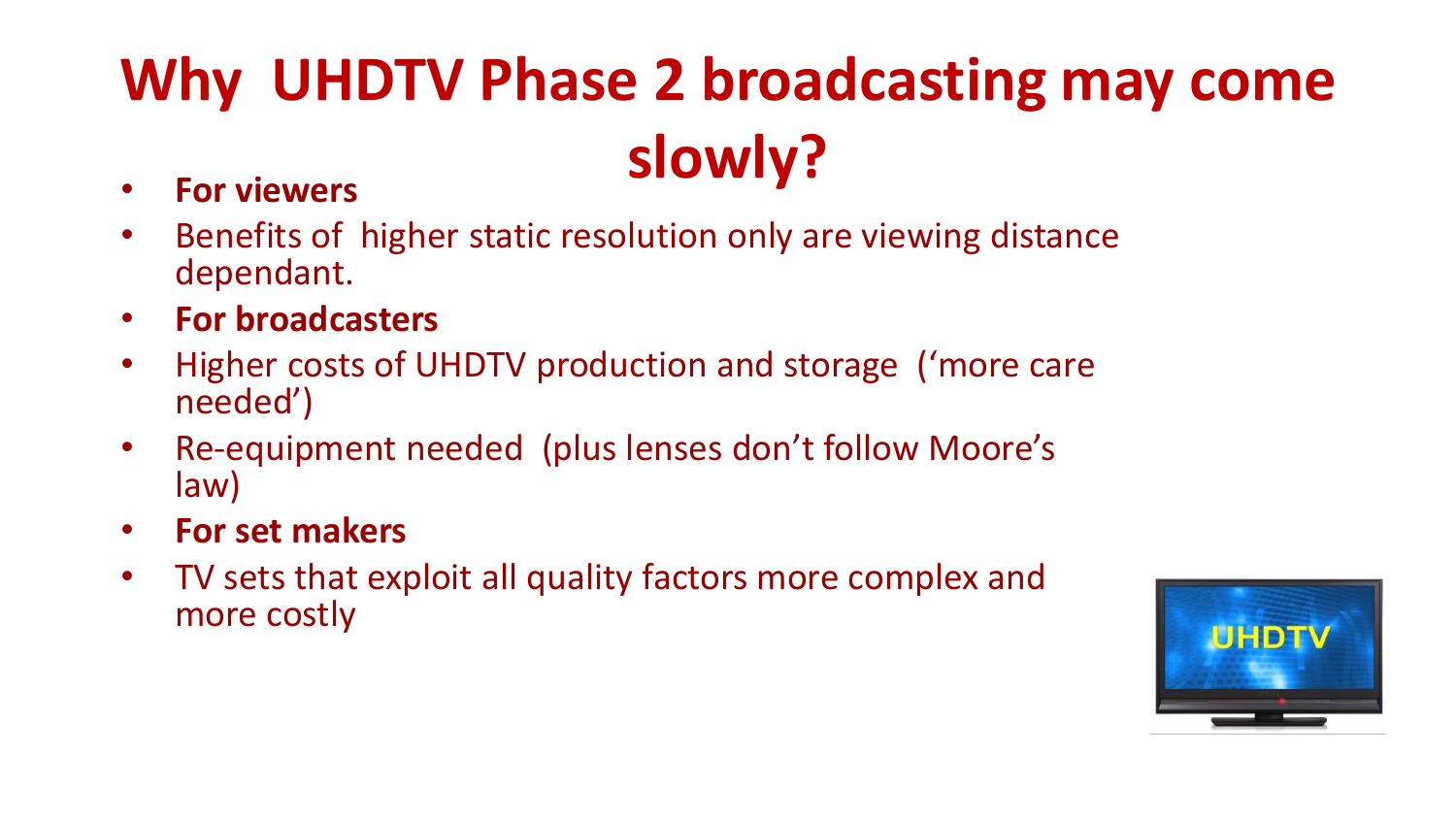# **Conclusions**

- UHDTV is not an 'if' but a 'when`.
- It will be the most 'powerful' medium yet devised with many implications.
- Fast track or slow burner we cannot be certain.
- The standards are close now.
- P. S. Don't forget the wood triangle when you make your project proposals – its always a matter of both technology and content.